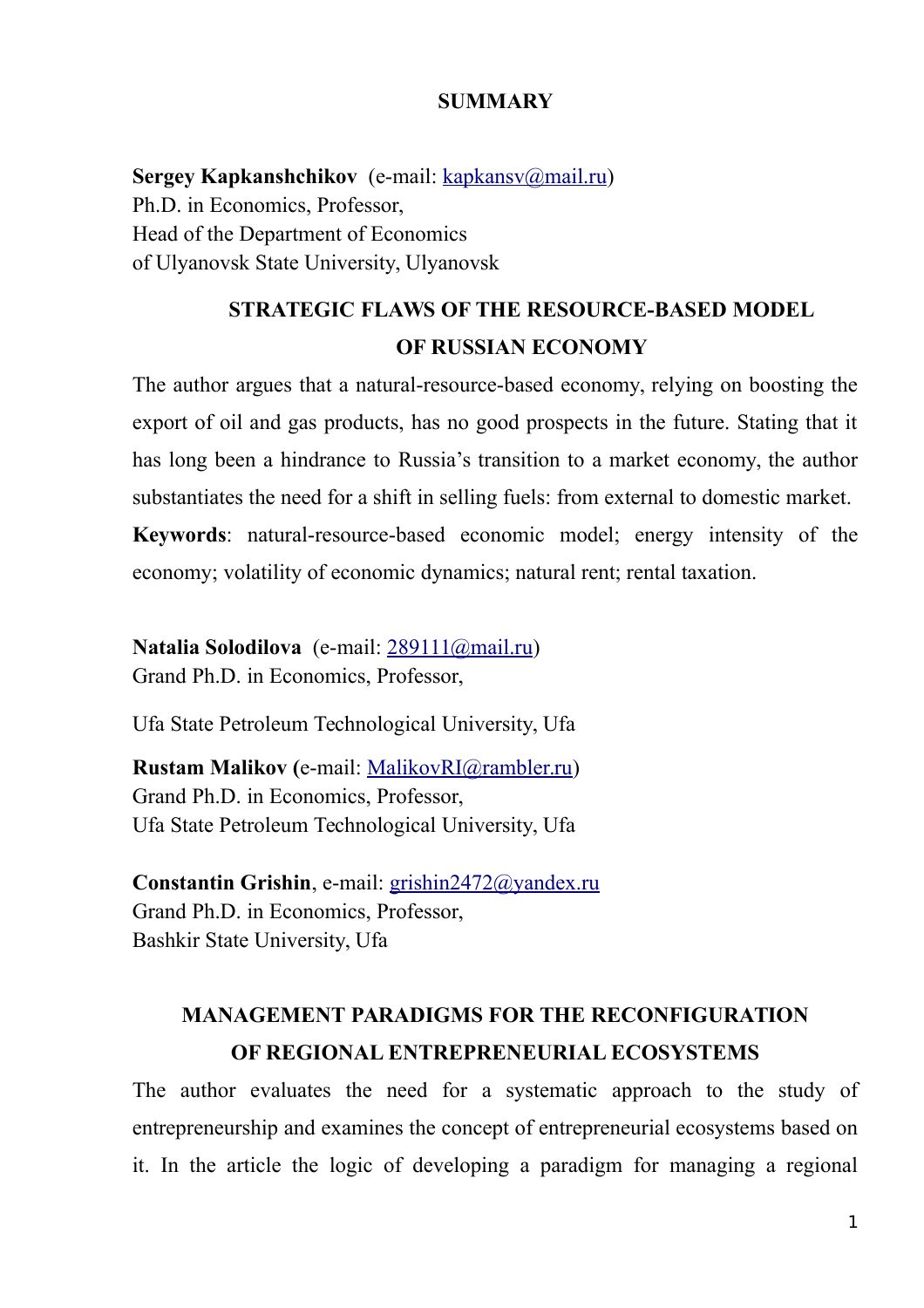business ecosystem is justified; the manageable key components of regional business ecosystems are identified allowing to change the configuration of the ecosystem with the view of increasing its productivity.

Using the methods of econometric modeling, a methodological tool is proposed for assessing the effectiveness of the impact of the new institutional configuration of the regional business ecosystem on the performance of the business entity.

**Keywords:** entrepreneurial ecosystem, regional context, infrastructure, entrepreneurial networks; business ecosystem, innovation, institutional reconfiguration.

**Vasiliy Dadalko** (е-mail: antikrizis1@bk.ru)

Grand Ph.D. in Economics, Professor,

Academician of the Academy of Military Sciences of the Russian Federation,

Adviser to the Rector of the Institute of world civilizations,

Professor of the Department of theory and methodology of public administration of the Academy of Management of the Ministry of Internal Affairs of the Russian Federation, Moscow

**Sergey Sidorenko** (е-mail: sidor@)presidium.ras.ru Grand Ph.D. in Economics, Professor, Head of the Expert Management dept. Russian Academy of Sciences, Moscow

**Svetlana Dadalko** (е-mail: svetarozedad@gmail.com) Ph.D. in Economics, Associate Professor, Professor at the International University "MITSO", Minsk

# **EDUCATION SYSTEM AND SCIENTOMETRICS IN THE INFORMATION SOCIETY**

The article substantiates the need for expanding scientometric research, highlights the essence of the methodology for evaluating its effectiveness and for the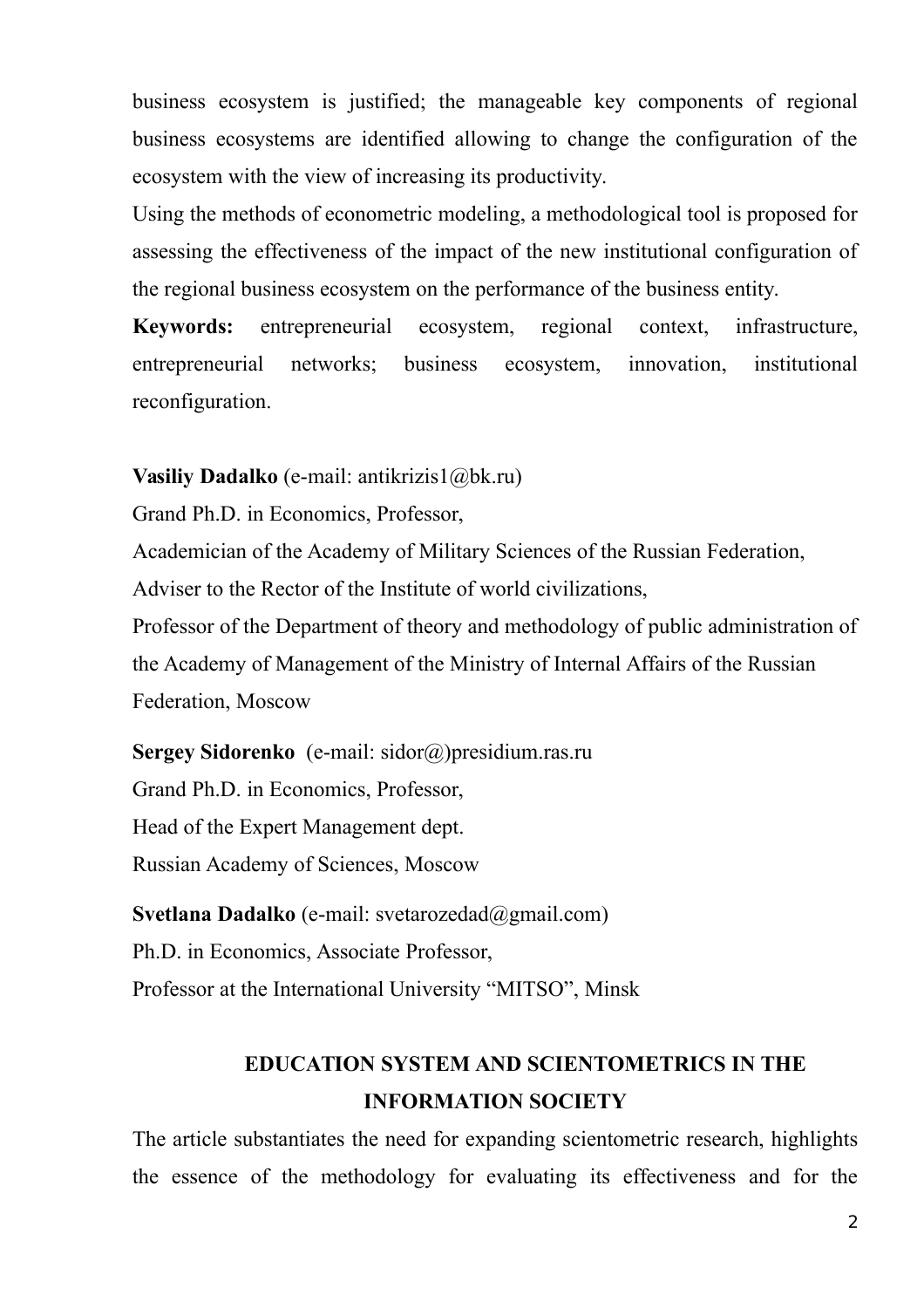implementation of scientific potential. The author also presents the existing methods of scientometric research and scientometric indicators in use throughout the world.

**Keywords:** information economy, informatization of education, science of science, scientometrics, scientometric research, scientometric indicators, international scientific databases, publication activity, modern education.

## **Vladimir Avdiyskiy** (e-mail: [VAvdiyskiy@fa.ru\)](mailto:VAvdiyskiy@fa.ru)

Grand Ph.D. in Economics, Professor,

Academic Supervisor of the Department of Economic Security and Risk Management at the Financial University under the Government of the Russian Federation, Moscow

**Nikolay Chalenko** (e-mail: [NNChalenko@fa.ru\)](mailto:NNChalenko@fa.ru)

Head of the Group for pre-project development and commercialization of the results of scientific research at the Financial University under the Government of the Russian Federation, Moscow

## **DIVERSIFICATION RISKS IN THE RUSSIAN ECONOMY**

The article shows the need to identify diversification risks and the opportunities for minimizing them through the efforts of the state and the business community. A systematic approach to the assessment and management of diversification risks in the medium and long term is of great importance, the author states.

**Keywords:** diversification risks, Russian military-industrial complex, systematic approach, long-term perspective.

## **Lyudmila Ivanova**

Ph.D. in Economics, Leading Researcher, Institute of Economics Russian Academy of Sciences, Moscow (e-mail: iva-lusa@yandex.ru)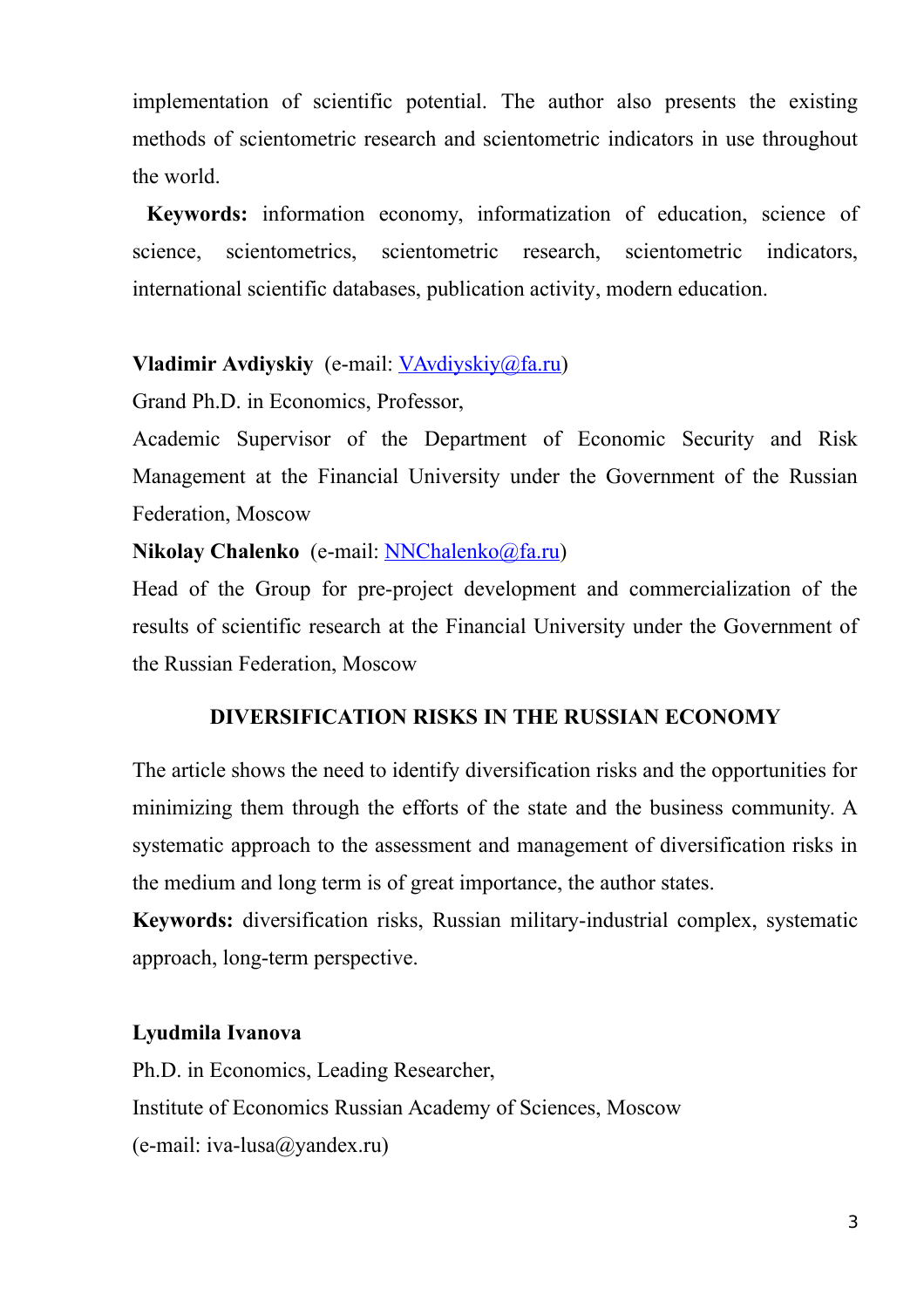#### **ON SOCIAL SOURCES OF RURAL MODERNIZATION IN RUSSIA**

The author assumes that successful modernization of rural areas in Russia is determined by the presence of social groups directly involved in the process. Based on the analysis of data on the dynamics of the ratio of the urban and rural population in Russia and abroad, of rural employment and unemployment, of household surveys and materials on internal labor migration, the position is substantiated according to which urbanization in Russia has reached its natural limit. With that, villages are gradually becoming less of the places for applying agricultural labor, and more of the residential areas. It is emphasized that taking into account the "blurred" social structure of the modern village and the weakness of civil society institutions, the authorities should appeal to those groups of the population that are able to take part in the modernization of the village, spending part of the income on the improvement of their rural households. These categories of the population include farmers, migrant workers and city dwellers who purchase "distant" summer cottages.

**Key words:** urban and rural population, urbanization and de-urbanization, modernization, social groups, development of rural areas.

#### **Denis Litvintsev** (e-mail: denlitv@inbox.ru)

Institute of Social Technologies, Novosibirsk State Technical University, Novosibirsk

# **THE FORMATION OF HOUSING CLASSES, INSTITUTIONS OF SHARED PROPERTY AND GENERAL MEETING AS A RESULT OF HOUZING PRIVATIZATION IN RUSSIA**

Housing privatization in Russia resulted from the transformation of the socioeconomic system of housing and communal services, in which process housing classes were formed (owners of premises in apartment buildings, apartment tenants and tenants of social housing), as well as socio-economic, social and legal institutions of shared property and general meeting. The article proposes an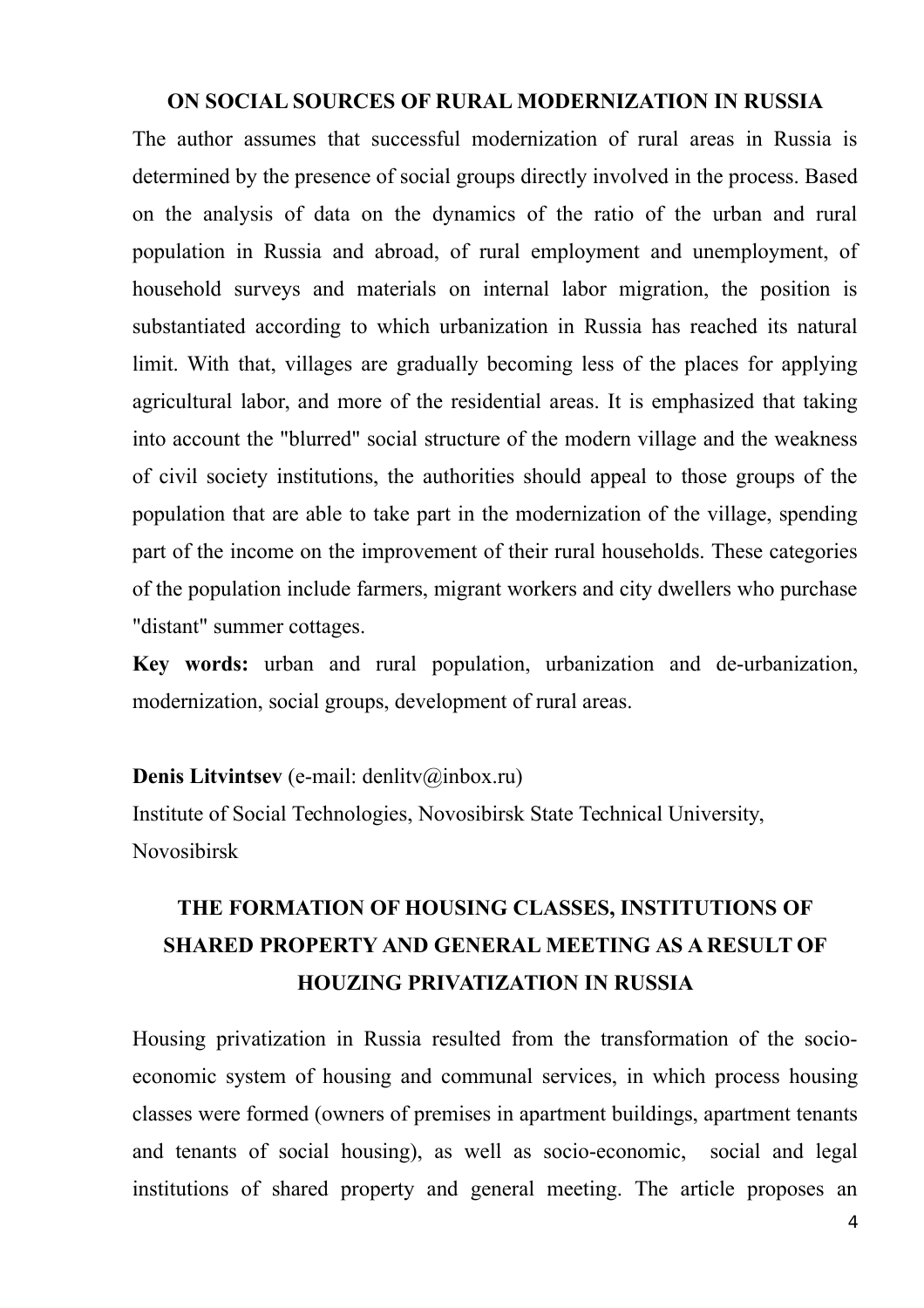approach to the analysis of new institutional structures of society, based on the concept of housing classes by J. Rex and R. Moore, the theory of social multitude by M. Hardt, A. Negri and P. Virno, models of common resource management by E. Ostrom and M. Olson, as well as the classification of the participation process by I. Skalaban

**Keywords:** housing privatization, housing classes, social multitude, condominium, social institution, common property, general meeting, collective action.

#### **Elena Shestakova**

Ph.D. in Economics, Leading Researcher Institute of Economics Russian Academy of Sciences, Moscow (e-mail: [eeshestakowa@gmail.com\)](mailto:eeshestakowa@gmail.com)

## **SOCIAL PROTECTION PROGRAMS BEFORE AND DURING THE PANDEMIC: OLD AND NEW CHALLENGES**

The article discusses the present-day state of welfare systems and the main trends in their transformation in economically developed countries, especially in Europe, after the economic crisis of 2008/2009 in the context of government spending cuts, changes in the labor market, and reduction of employers' obligations regarding working conditions and employees' insurance.

Most attention is paid to conventional social protection tools and their changes during the new crisis caused by the pandemic: sickness and unemployment benefits, programs for the support of part-time employment and for ensuring guaranteed minimum income, as well as the availability of health care.

**Keywords:** social protection, labor market, social insurance, budget financing, social benefit, guaranteed minimum income.

**Arkady Martynov** (e-mail: socpolamv@mail.ru) Grand Ph.D. in Economics, Leading Researcher, Institute of Economics Russian Academy of Sciences, International Research Institute for Social Development, Moscow